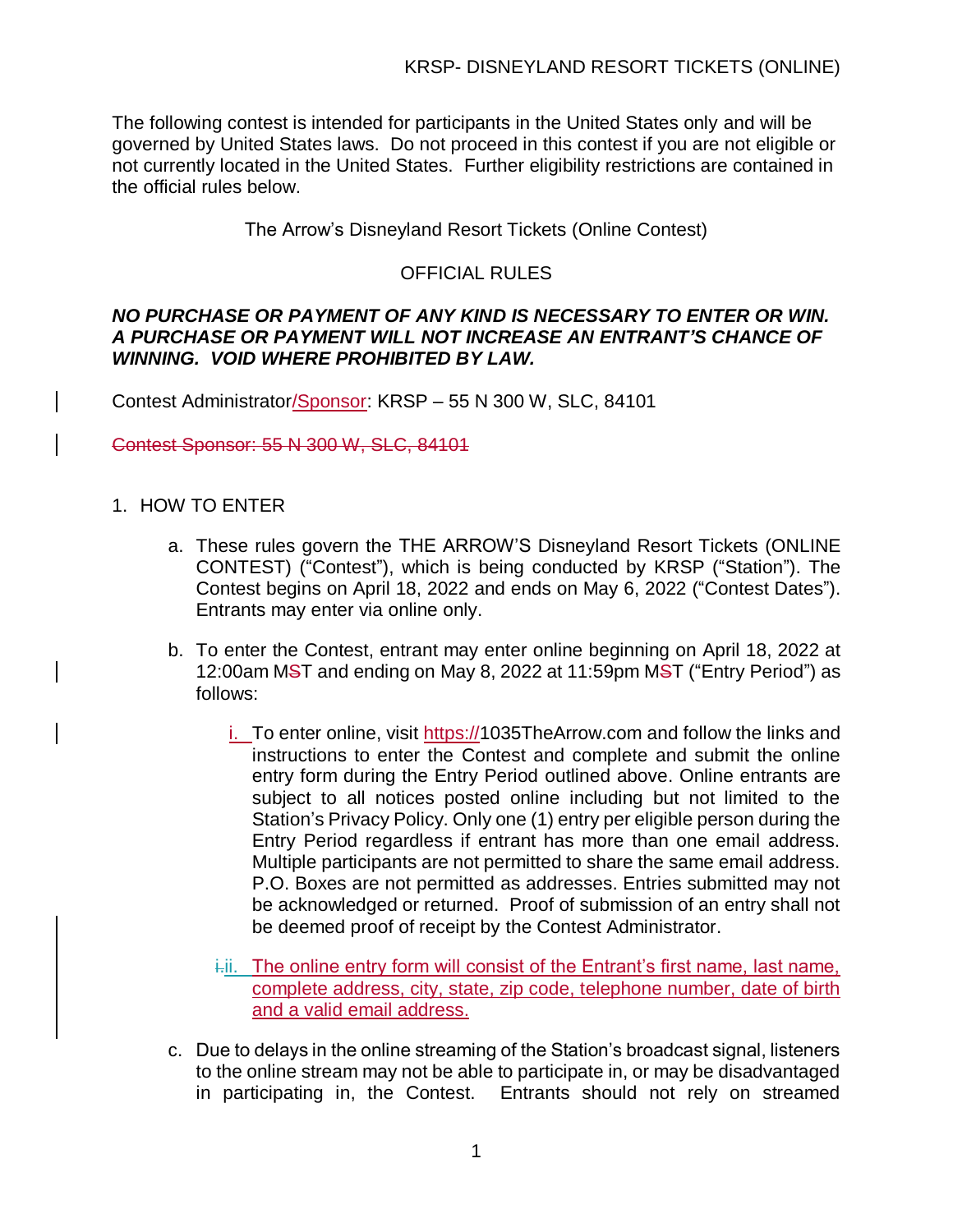broadcasts and are encouraged to listen to the Station on-air versus online. The Station is not responsible for any disadvantages or losses that result from online streaming delays of any nature, nor is station otherwise responsible for any delays in online streaming.

- d. Entrants may be provided with an opportunity to opt-in for membership/participation as part of the entry process, but membership/participation is not required to enter the contest.
- e. Only one (1) entry per person is permitted. There will be up to a total of  $\sigma\Theta$ ne (1) winner selected in the Contest.
- f. All online entries must be received by the end of the Entry Period.

### 2. ELIGIBILITY RESTRICTIONS

- a. The Contest is open to all persons who are legal U.S. residents of the state of Utah, eighteen (18) years of age or older, and who reside in one of the jurisdictions that make up the listening area. Void where prohibited or restricted by law.
- b. The following individuals are NOT eligible to enter Station contests at any time, even if such individuals meet the age and residency requirements above: (1) Any employees (i.e., full-time, part-time and/or temporary employees) of the Station, Bonneville International Corporation, other area radio stations, Contest Sponsor, of any advertising and promotion agencies, and/or of the respective parent entities, subsidiaries, affiliated companies of each; (2) Any immediate family members of such employees, including without limitation current and/or exspouses, parents, grandparents, children, grandchildren, siblings, in-laws, and/or steps in any of the foregoing categories; and (3) Any other individual legally residing in the same household (i.e., at the same address) of such employees, including without limitation roommates, housemates, significant others, and partners.
- c. Unless the Station otherwise specifies, persons who have previously won a prize (cash, services, merchandise) from a contest or Station event from any of the Bonneville International Radio Stations are subject to the following restrictions: Persons who have won a prize valued up to \$100 in the thirty (30) days prior to THE ARROW'S DISNEYLAND RESORT TICKETS (ONLINE CONTEST) are not eligible to participate. Persons who have won a prize valued between \$101 and \$499 in the ninety (90) days prior to THE ARROW'S DISNEYLAND RESORT TICKETS (ONLINE CONTEST) are not eligible to participate. Persons who have won a prize valued between \$500 and \$999 in the six (6) months prior to THE ARROW'S DISNEYLAND RESORT TICKETS (ONLINE CONTEST) are not eligible to participate. Persons who have won a prize valued at \$1,000 or more in the twelve (12) months prior to THE ARROW'S DISNEYLAND RESORT TICKETS (ONLINE CONTEST) are not eligible to participate. These restrictions also apply to immediate household members of contest or prize winners.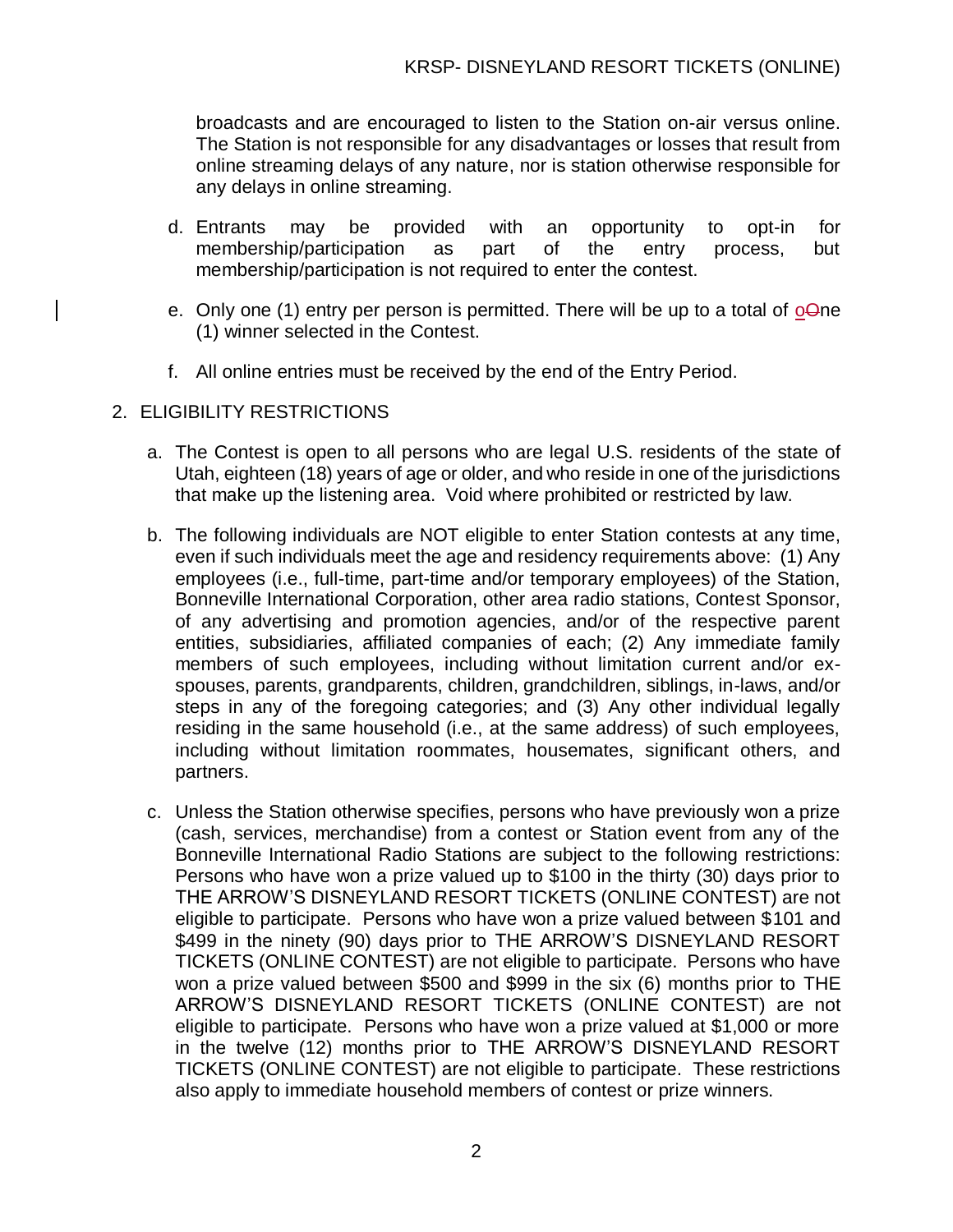- d. To claim a prize, the winner(s) must provide valid government-issued photo identification and provide their complete address, date of birth and phone number, and Social Security Number.
- e. Entrants are required to provide truthful information and the Station will reject and delete any entry that it discovers to be false or fraudulent. The Station will disqualify any entrant who does not meet the eligibility requirements and will also delete any entry as required by law.
- f. This Contest is subject to all applicable federal, state and local laws and regulations. By participating, entrant agrees to comply with these Official Rules and the decisions of the Station, which are final and binding in all respects.

# 3. PRIZES

- a. One (1) prize will be awarded. The Each prize consists of Four (4) 2-Day, One Park per Day Disneyland® Resort tickets. *Tickets expire December 15, 2022*. The Approximate Retail Value ("ARV") of the prize(s) is \$1020.00 (\$255.00 per ticket). Transportation costs are excluded in the given price. The winner(s) will be solely responsible for all taxes and all other fees and expenses not specified herein associated with the receipt and use of the prize(s). Tickets are valid only on the date(s) printed on the tickets, and they are not refundable or transferable, may not be sold to a third party, and may not be substituted or exchanged for cash or credit at any time, nor will they be replaced if lost or stolen. If a prize-related event is unable to take place as scheduled, for reasons such as cancellation, preemption, postponement or unavailability, including for weather, or for any reason beyond the control of the Station or Contest Administrator or Sponsor, their sole responsibility to the winner(s) will be to award the remaining available elements of the prize(s) and no substitution or compensation will be provided for the unawarded elements of the prize(s). The Station, in its sole discretion, reserves the right to deny entry to or to remove the winner(s) and/or guest(s) if either engages in disruptive behavior or in a manner with intent to annoy, abuse, threaten or harass any other person at the prize related event(s). The Winner(s) and guest(s) must sign an IRS Form, W-9, affidavit of acceptance, eligibility, liability, publicity release, and if applicable, Contest Sponsor liability release forms.
- b. As indicated above, aAll sales, prizes and other taxes, gratuities and any other incidentals associated with the prizes are the sole responsibility of the prizewinner(s). Prizes are not transferable or exchangeable and may not be substituted, except by sponsors for reasons of unavailability, in which case, a prize of equal or greater value will be awarded. The Station assumes no responsibility or liability for damages, loss, or injury resulting from acceptance or use of the prize. The Station is not responsible for replacing tickets in the event of show cancellations as a result of weather, or promoter, or performer actions. The Station reserves the right, in its sole discretion, to cancel or suspend the Contest should a virus, bug, computer, or other problem beyond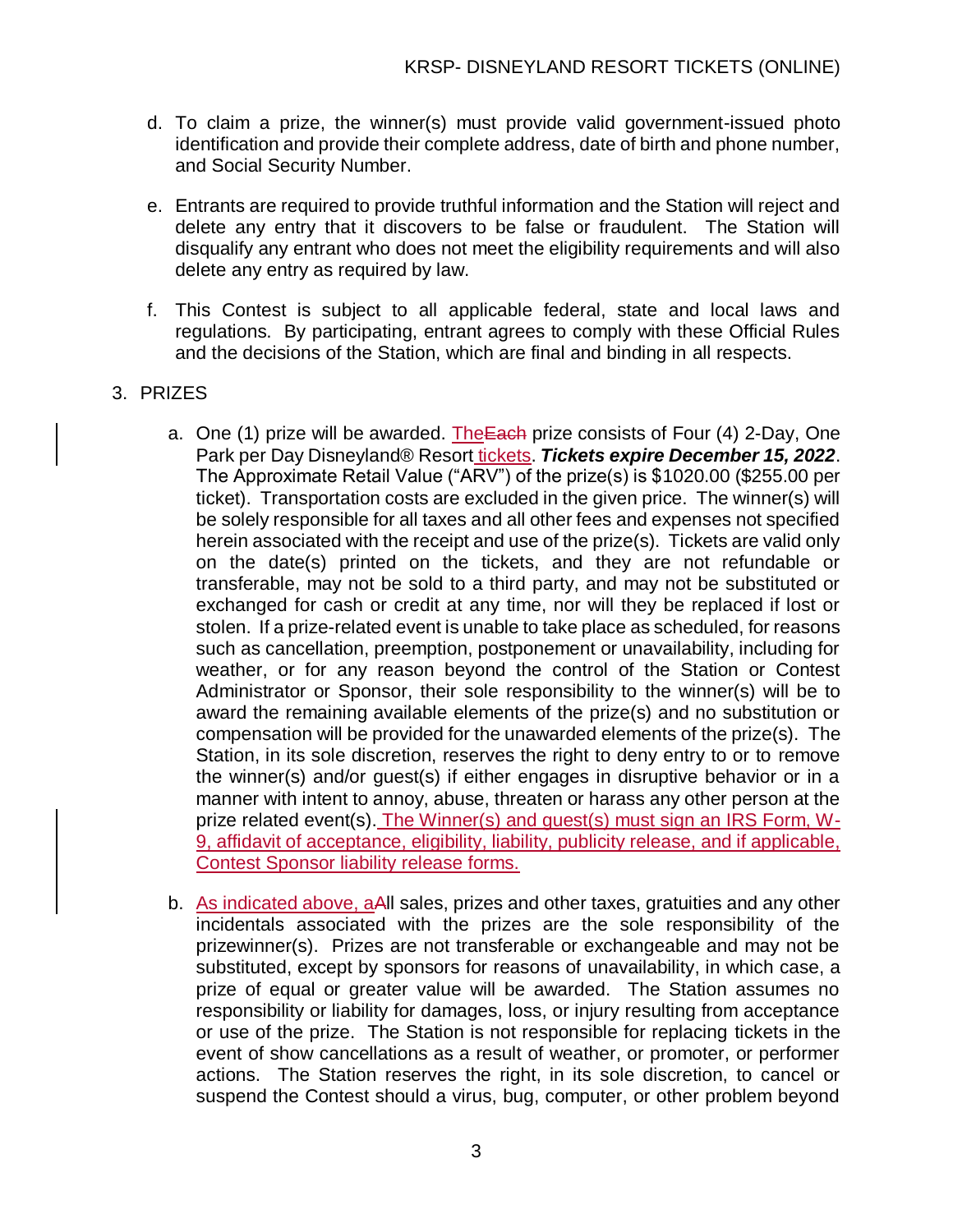the control of the Station corrupt the administration, security, or proper execution of the Contest, or the Internet portion of the Contest. Decisions of the Station are final.

- c. If due to a printing, production or other error, more prizes are claimed than are intended to be awarded for any prize level, the intended prizes will be awarded in a random drawing from among all verified and validated prize claims received for that prize level. In no event will more than the stated number of prizes be awarded.
	- i. Theme park tickets must be used by December 15, 2022. Terms and conditions as set forth herein and on the theme park tickets shall apply. Theme park tickets may not be sold, transferred for commercial use, or redeemed for cash. No substitutions. An inability to use any tickets will result in forfeiture of such tickets. Block-out dates apply. No extensions will be granted.
	- **ii.** Both a theme park ticket and separate theme park reservation for the same park on the same date are required for park entry for the winner and each Guest. Theme Park reservations and tickets will be required for each day of the visit and must be obtained before visiting. Park reservations are limited and subject to availability. Park reservations do not guarantee park admission or access to any experience, attraction, or offering. Winner and Guests should visit Disneyland.com/updates for important details to know before traveling to the Disneyland Resort.
	- **iii.** Winners must be at least the age of majority pursuant to his/her applicable state of residence to enter and win. A Guest under the age of majority must be accompanied by his/her parent/legal guardian who must be at least the age of majority and both will be deemed Guests of the winner (unless the winner is the Guest's parent or legal guardian). Once selected by winner, Guests cannot be changed without the express consent of Disney, which may be withheld for any reason.
	- **iv.** Vacation Package and its components (including, without limitation, theme park tickets) may not be used in conjunction with any other promotion or offer, separated, sold, exchanged or redeemed for cash, traded, transferred, substituted, assigned, or rescheduled to dates other than as set forth above, except in Disney's sole and absolute discretion.
	- **v.** The Vacation Package will not include the following: transportation to/from the Premises; insurance (health, travel, medical); parking fees (unless stated otherwise); room service, laundry service, spa treatments; food or beverages; merchandise, souvenirs; incidental expenses; local or long-distance telephone calls; tips, gratuities, service charges; any taxes; or any other charges not explicitly included herein.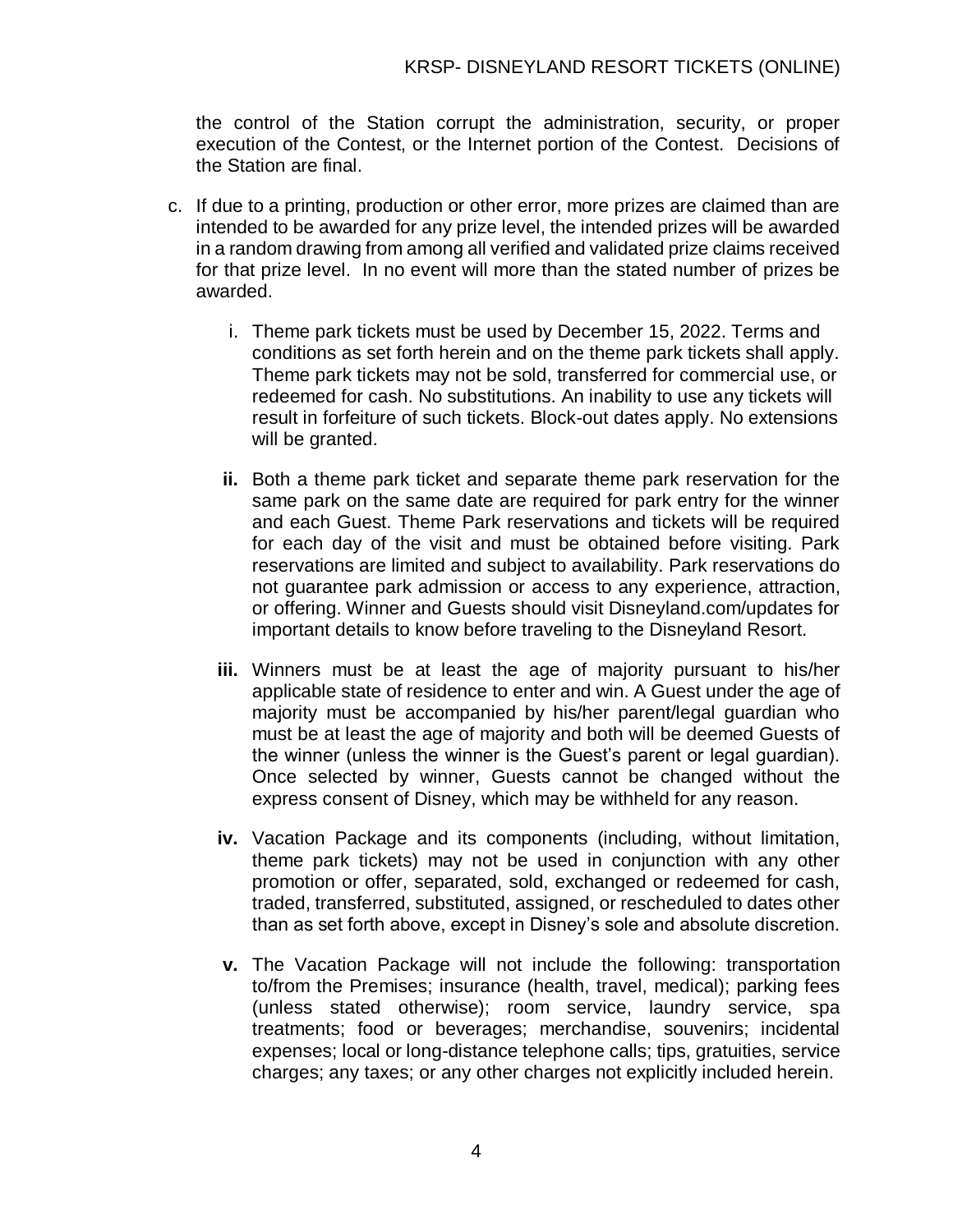- **vi.** All elements of the Vacation Package (including, without limitation, the theme park tickets) must be used by the Group on the same dates during the redemption of the Vacation Package. Any portion of the Vacation Package not accepted or used by winner will be forfeited.
- **vii.** Certain theme parks, hotels, restaurants, attractions, experiences, services and other offerings may be modified, limited in availability and capacity, or be closed.
- **viii.** A winner may not charge any Guest for participating in the prize. Prizes are awarded "as is" with no warranty or guarantee, expressed or implied, being provided by Promoter or Disney.
- **ix.** The winner and his/her Guests are responsible for having valid travel documents including government issued identification and/or passports, as applicable.
- **x.** The winner will not receive compensation for any element(s) of the Vacation Package (including, without limitation, theme park tickets) that any participant(s) is unable to use for any reason, and such unused portion(s) of the Vacation Package will be forfeited.
- **xi.** If the winner chooses to bring less than the allotted number of Guests, the Vacation Package will be awarded in increments suitable for the actual number of participants with no substitute prize or compensation provided to the winner.
- **xii.** The winner and his/her Guests will be required to execute a liability/publicity/COVID-19 release and waiver form prior to booking of any travel. Failure to return the executed release form within the specified time period will result in forfeiture of the Vacation Package. Winner acknowledges that he/she is solely responsible for any actions, claims or liabilities of the Group, related to any use or misuse of the prize or any prize-related activity or travel.
- **xiii.** Any damaged, lost or stolen theme park tickets, gift cards, or travel vouchers will not be replaced. Gift cards are not redeemable or exchangeable for cash (except as required by law) and are subject to all terms and conditions of use as established by issuer.
- **xiv.** There may be specific state or government health agency instructions, guidelines and requirements for all visitors to the Premises. The winner and their Guests are solely responsible, at their own cost, for staying updated on and complying with any of the latest restrictions and requirements that may be in place for travel to and visiting the Premises leading up to the planned stay. Such restrictions and requirements are subject to change.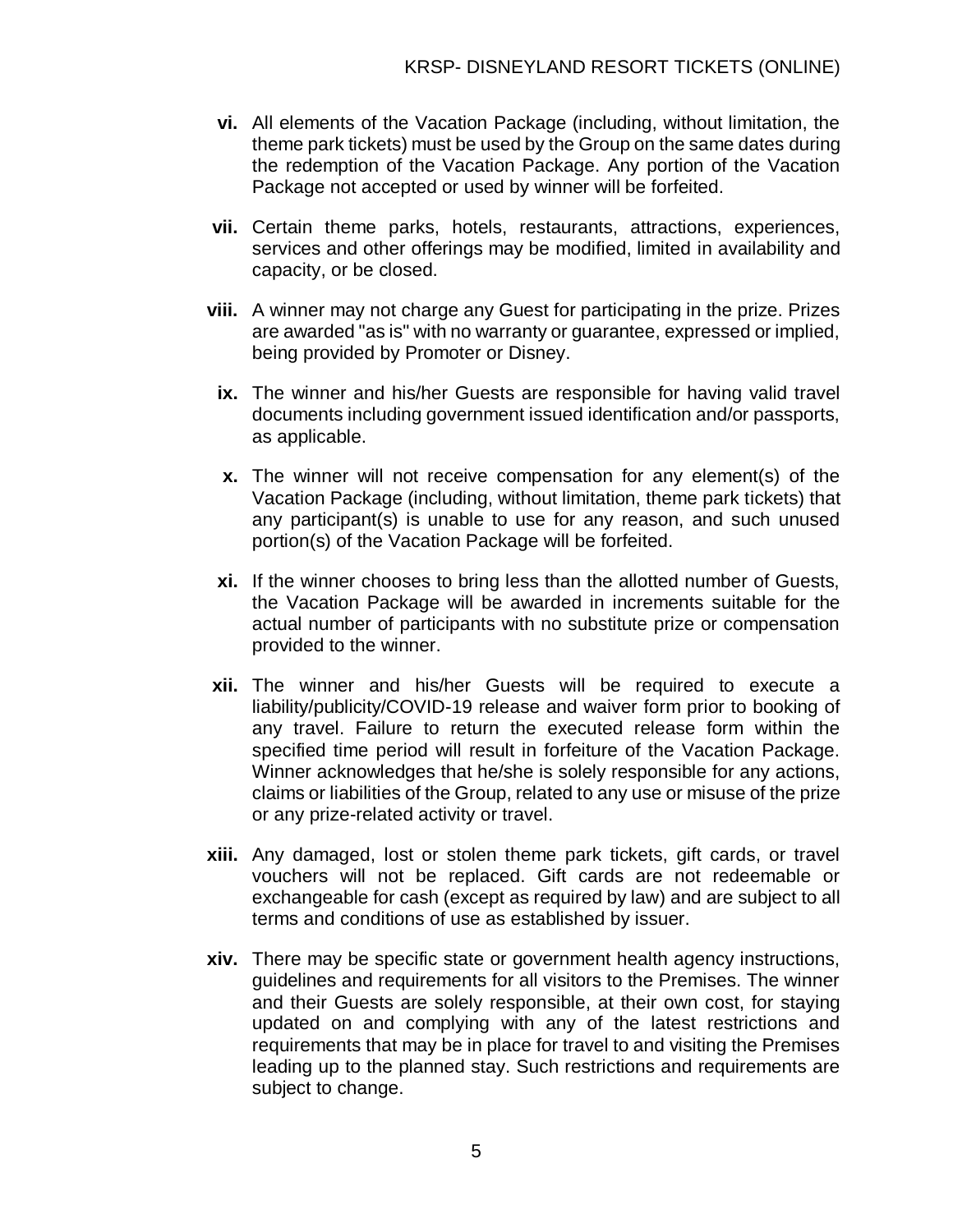- **xv.** The actual value of the Vacation Package may vary depending on fluctuations of hotel rates. Any difference between the approximate retail value and the actual cost of the/each Vacation Package will not be awarded.
- **xvi.** Theme Park tickets must be used by June 15, 2022. Terms and conditions as set forth herein and on the theme park tickets shall apply. Theme Park tickets may not be sold, transferred for commercial use, or redeemed for cash. No substitutions. An inability to use any tickets will result in forfeiture of such tickets. Block-out dates apply. No extensions will be granted.
- **xvii.** Both a theme park ticket and separate theme park reservation for the same park on the same date are required for park entry for the winner and each Guest. Theme Park reservations and tickets will be required for each day of the visit and must be obtained before visiting. Park reservations are limited and subject to availability. Park reservations do not guarantee park admission or access to any experience, attraction, or offering. Winner and Guests should visit Disneyland.com/updates to make park reservations and to learn about important details to know before visiting the Disneyland Resort.
- **xviii.** Prize will not include the following: transportation to/from the Premises; insurance (health, travel, medical); parking fees; hotel accommodations; food or beverages; merchandise, souvenirs; incidental expenses; local or long-distance telephone calls; tips, gratuities, service charges; any taxes; or any other charges not explicitly included herein.
	- **xix.** Certain theme parks, hotels, restaurants, attractions, experiences, services and other offerings may be modified, limited in availability and capacity, or be closed.
	- **xx.** There may be specific state or government health agency instructions, guidelines and requirements for all visitors to the Premises. The winner and their Guests are solely responsible, at their own cost, for staying updated on and complying with any of the latest restrictions and requirements that may be in place for travel to and visiting the theme parks. Such restrictions and requirements are subject to change.
- **xxi.** A winner may not charge any Guest for participating in the prize. Prizes are awarded "as is" with no warranty or guarantee, expressed or implied, being provided by Promoter or Disney.
- **xxii.** Any damaged, lost or stolen theme park tickets will not be replaced.
- **xxiii.** Federal, state and local taxes relating to the prize are the responsibility of the winner and Promoter will issue all tax forms including a 1099 form to the winner.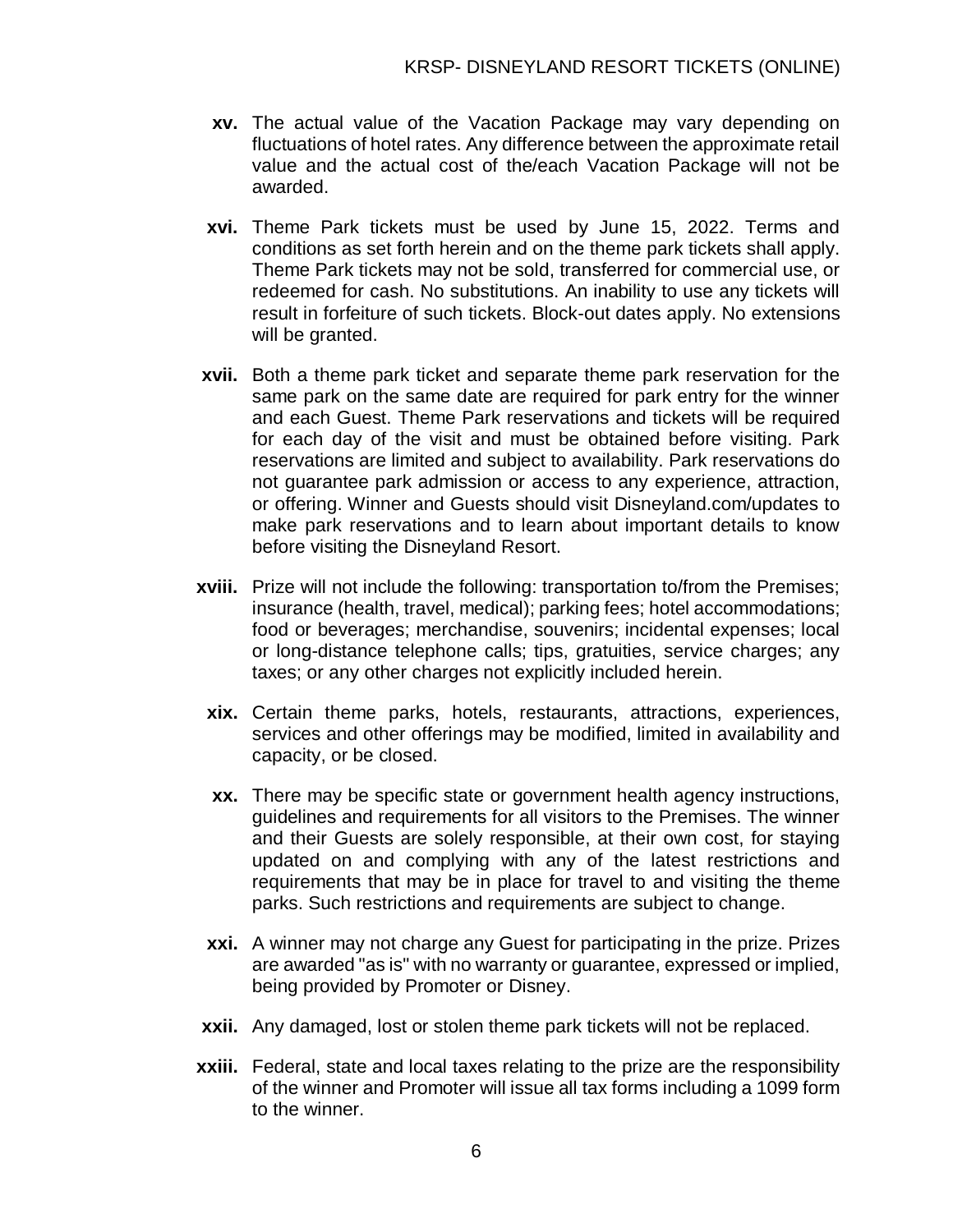- **xxiv.** Promoter is the sponsor of the Sweepstakes.
- **xxv.** Disney, its parent, related, affiliated and subsidiary entities and their respective officers, directors, agents, employees and assigns will be released and discharged from any and all legal claims, losses, injuries, demands, damages, actions, and/or causes of actions that arise out of and/or are in any way related to the prize, the receipt, use and/or enjoyment of the prize, or prize-related activity including travel, the Promotion or the Sweepstakes.
- **xxvi.** All disputes arising out of or relating to any prize provided by Disney shall be resolved by applying the laws of California, without regard to conflict of law rules, and shall be solely and exclusively brought in state or federal courts within Orange County, California. Such claims shall be resolved individually, without resort to any form of class action, and all such claims shall be limited to actual out-of-pocket costs incurred, but in no event to include attorneys' fees.
- **xxvii.** In the event there is a discrepancy or inconsistency between disclosures or other statements contained in any Sweepstakes promotional materials and the terms and conditions of the Official Rules, the Official Rules shall prevail and govern.

#### 4. WINNER SELECTION AND NOTIFICATION

- a. Decisions of the Station management with respect to the Contest are final.
- b. One (1) prizewinner will be selected in the Contest during the following periods of time ("Drawing Periods"):
- One (1) prize winner will be selected on Monday May 9, 2022 at approximately 10:00am MST in a random drawing of all eligible online entries received between April 18, 2022 at 12:00am MST and May 8, 2022 at 11:59pm MT.
- c. Odds of winning depend upon the number of eligible online entries received during the applicable Drawing Period.
- d. Entries are specific to each designated Drawing Period and will not be included in subsequent drawings.
- e. Winners must listen to the Station to win but do not need to be present to win. All prizes may be picked up or claimed within thirty (30) days of winning, as directed by the Station, including in-person, if public health conditions permit, at the office of the Station at 55 N 300 W, Salt Lake City UT, 84101 -between regular business hours of 8:00 a.m. MT to 5:00 p.m. MT. If public health conditions do not permit a Winner to claim the prize in person within thirty (30) days, the Station will coordinate with the Winner to confirm Winner's identity remotely and to deliver the prize by mail or other means of delivery. If a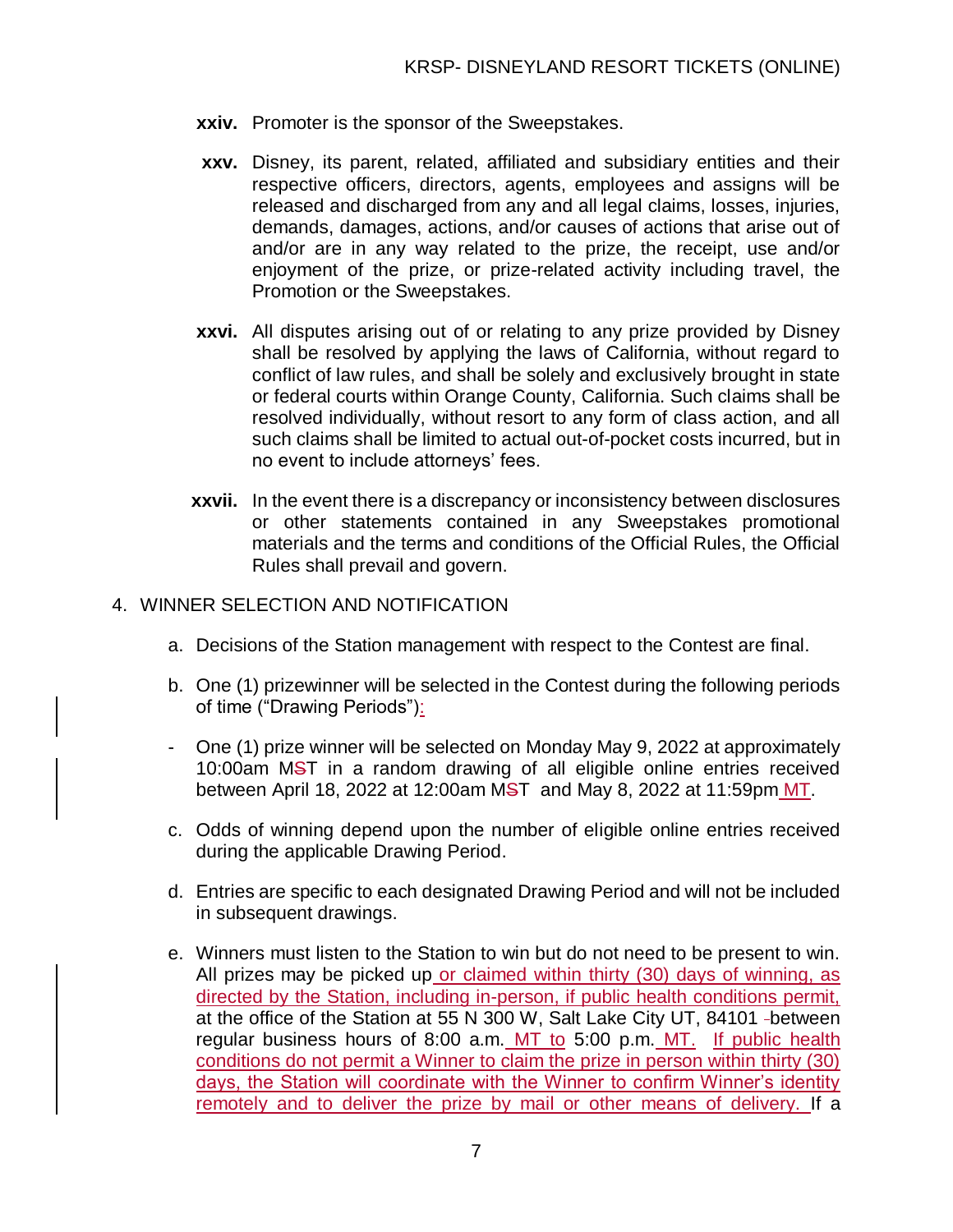Wwinner chooses to have a prize shipped, the Winner will be required to sign a release that the Station and any Released Parties (defined below) are not responsibility if the prize is late, lost, stolen, misdirected, undeliverable, or damaged during shipping. In such cases, there is no purchase necessary to enter or win, except for reasonable postage and handling fees the amount of which shall not exceed \$1.50 plus the actual cost of postage to ship the prize.

f. Potential winner(s) will be notified of winning by telephone at the time of the drawing. Prize(s) will be awarded only upon confirmation of eligibility and completion of all requisite releases. Upon notification or notification attempt, the potential winner(s) will be required to respond to such notification attempt and must execute and return, along with the guest(s) of the winner(s), an IRS Form W-9, affidavit of acceptance, eligibility, liability, publicity release, and if applicable, Contest Sponsor liability release forms within thirty (30) days of such notification or notification attempt or prize(s) will be forfeited. If a winner has not reached the age of majority in his/her state of residence, the prize(s) will be awarded in the name of his/her parent or legal guardian. If a potential winner(s) is deemed ineligible for any reason, cannot be contacted, fails to sign and return the fully-executed affidavit of eligibility and/or liability/publicity release within the required time period, or if a prize or prize notification is returned as undeliverable, the potential winner forfeits the prize(s). The Station or Contest Administrator or Sponsor is not responsible for any changes in an entrant or winner's email address, phone number, mailing address or other contact information.

# 5. CONDITIONS

a. Any attempt by any entrant to obtain more than the stated number of entries by using multiple/different email addresses, identities, registrations and logins or any other methods may void that entrant's entries and that entrant may be disqualified. The use of any device to automate multiple entries entry is prohibited. Any use of robotic, repetitive, automatic, programmed or similar entry methods or agents (including, but not limited to, promotion entry services or proxies) will void all entries by that entrant at the Station's discretion. The Station's or its Contest Administrator's computer or telephone system is the official time keeping device for this Contest. In the event of a dispute, online entries will be deemed to have been submitted by the Authorized Account Holder. The "Authorized Account Holder" is the natural person who (i) is assigned to an email address by an internet access provider, online service provider, or other organization that is responsible for assigning email addresses for the domain associated with the submitted email address, or (ii) is assigned to the mobile telephone number by a telecommunications provider, or other organization that is responsible for assigning such numbers. The Station, in its sole discretion, reserves the right to disqualify any person who it believes is tampering with the entry process or the operation of the Contest. Failure to comply with the rules of the Contest may result in an entrant's disqualification and/or forfeiture of any prize or prizes. If the Station makes a good-faith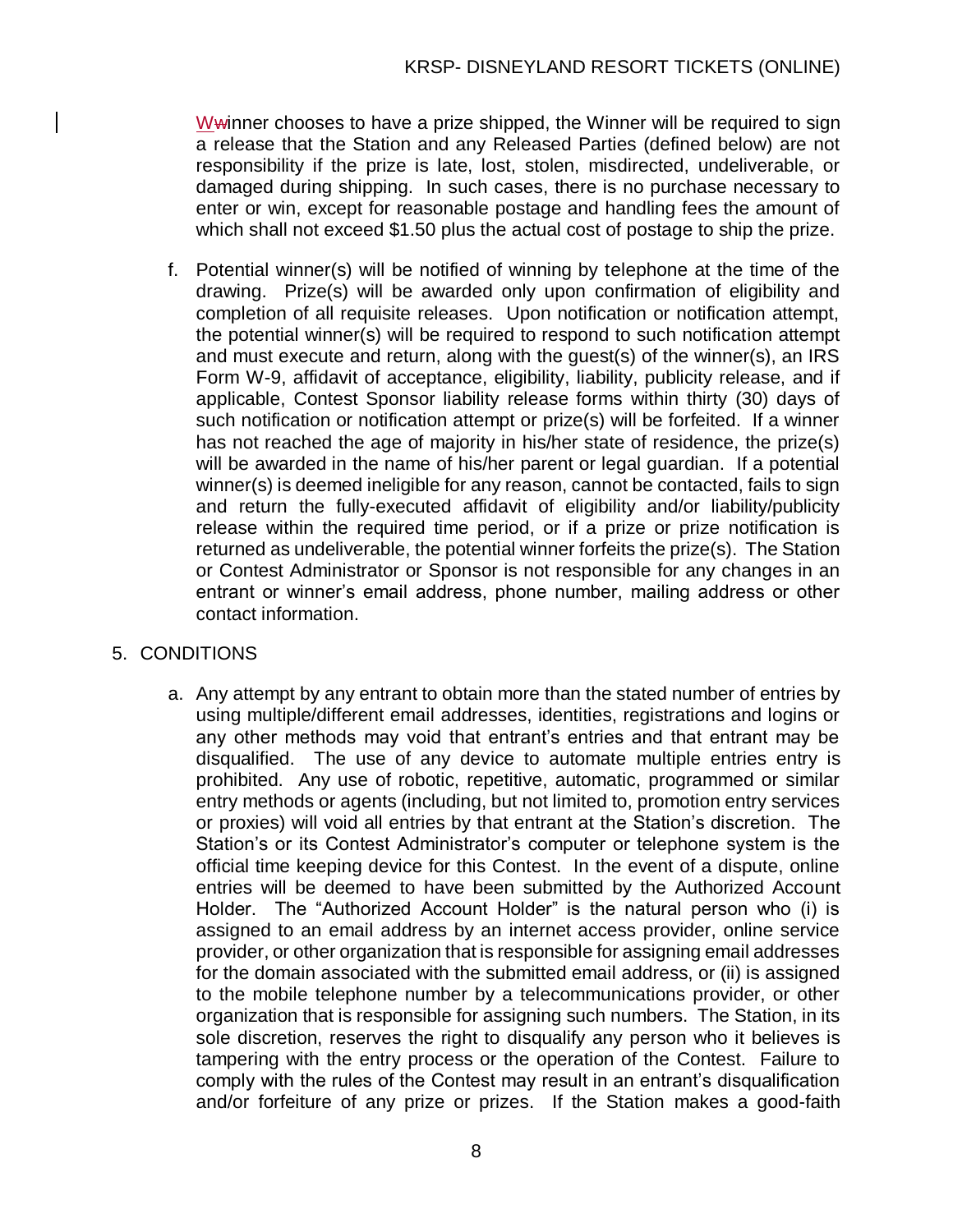determination that an entrant has cheated or committed fraudulent activity in connection with a Contest, the Station may disqualify that entrant from entering and/or winning this and any or all future Station-administered contests and seek damages to the fullest extent permitted by law.

- b. The Station reserves the right to modify these rules for clarification or equitable purposes without materially affecting the terms and conditions of the Contest, including, without limitation, the substitution of a prize(s) of equivalent value, which will become effective upon announcement. To the extent the Station makes material changes to the terms and conditions of the Contest, any such material changes will be broadcast on the Station and/or posted on its website: https://1035TheArrow.com within twenty-four (24) hours of the change and periodically thereafter. If due to circumstances beyond the control of the Station, any competition or prize-related event or travel is delayed, rescheduled, postponed or cancelled, the Station reserves the right, but does not have the obligation, to cancel, terminate, suspend, or modify the Contest and shall not be required to award a substitute prize(s). If any provision of these Official Rules is irrevocably inconsistent with any provision set forth on the Contest webpage, then the provision of these Official Rules will prevail but solely to the extent of the inconsistency.
- c. Calling the Station regarding the Contest constitutes permission for the Station to tape the caller's voice and use it on the air. All telephone calls during the Contest may be taped without further permission from the caller. By entering the Contest and/or acceptance of prize(s), all entrants consent to the use of their name, photograph, likeness, biography, voice, video, entry materials, prize information (if any), or any statements made for trade, publicity, advertising, or promotional purposes, in any and all media, now known or hereafter devised, including online announcements, without limitation and without compensation, except where prohibited by law.
- d. Each winner will be required to produce identification satisfactory to the Station. For example, winner(s) will be required to sign an IRS Form W-9, affidavit of eligibility and release, including a publicity release, as prepared by the Station prior to receiving their prize. Each winner will solely be responsible for any (federal, state, or local) taxes or fees that result from the receipt and/or use of their prize and may receive an IRS Form 1099-Misc for all prizes won from the Station in any calendar year where the aggregate value of all such prizes is \$600 or more. The Contest is void where prohibited by law. Failure to comply with the terms and conditions applicable to Contest entry, including without limitation submitting an incomplete or fraudulent entry, and/or failing to complete the entry process, will result in such Entry being disqualified from such Contest. Any individual(s) that is found to be, or suspected of, tampering with a Contest in any way, including without limitation by making a fraudulent entry, by engaging in any "deal-making" with or between other Contest entrants or third parties, by creating a public hazard, by cheating, by engaging in improper or illegal activity, by causing interference with or the destruction of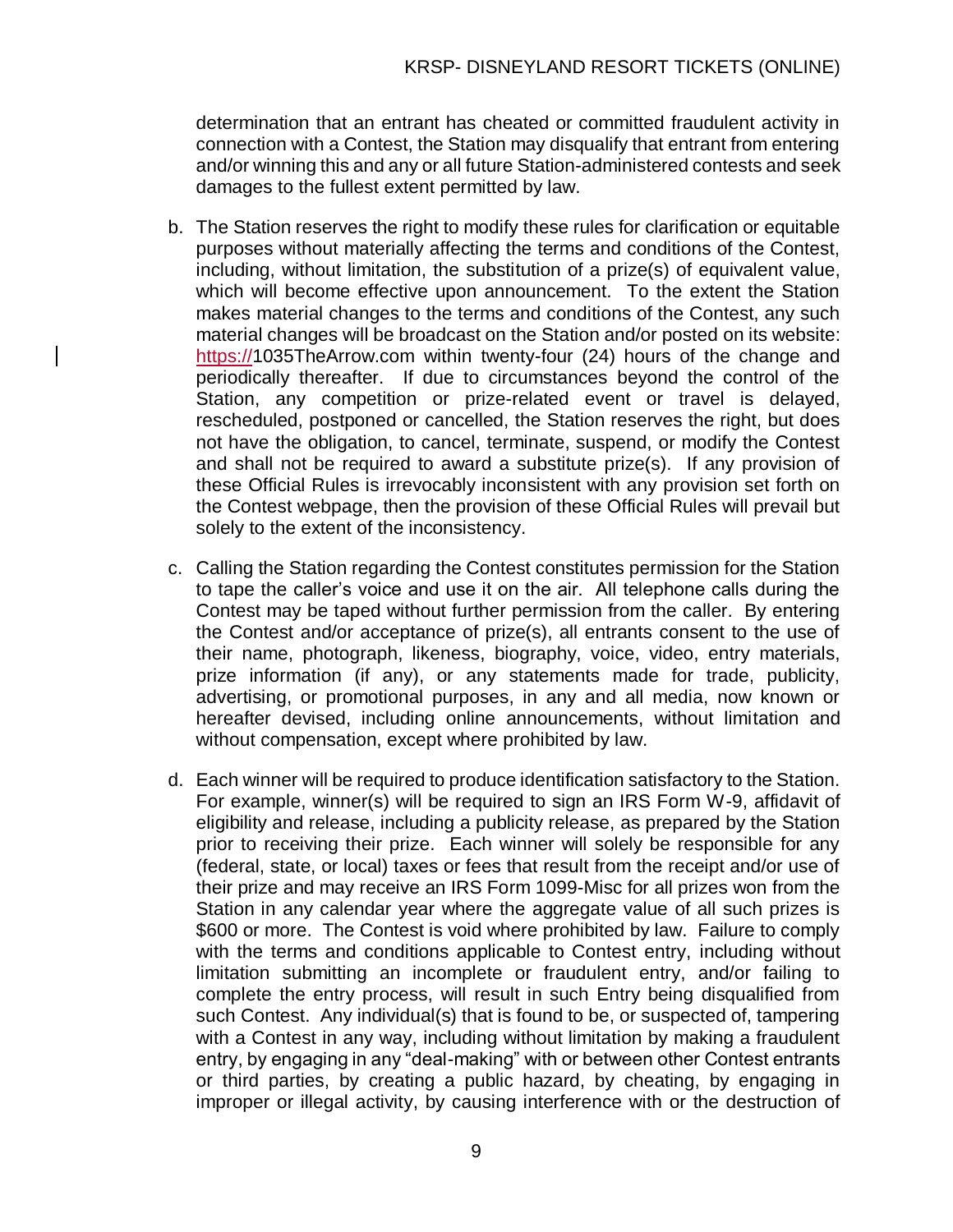property and/or utilized public safety resources will be disqualified from participating and/or winning any prize(s), as applicable, and may be banned from any future participation in any Contest as determined by Station at its sole discretion and on a case-by-case basis.

- e. Participation in a Contest and/or acceptance of prize(s) constitutes agreement by entrant and/or winner (and by winner's guest(s) if applicable) release, forever discharge, indemnify, and hold harmless Station, its affiliates, parents, assigns, successors, employees, participating Contest Sponsors, agents and all others connected with them and the Contest (the "Released Parties") from any and all liability, claims, actions, and damages sustained or incurred by participation in the said Contest, and the receipt and use of any prize(s) awarded (if any) through such Contest arising in any manner whatsoever, including but not limited to an act or omission, whether negligent, intentional or otherwise caused by Station, its affiliates, parents, assigns, successors, employees, sponsors, agents and all others connected with them and the Contest.
- f. The Released Parties are not responsible for (i) typographical or other errors in the printing, the offering, or the administration of the Contest or in the announcement of a prize; (ii) incorrect or inaccurate information, human error, failure, or omission; (iii) unauthorized human intervention; (iv) lost, stolen, mangled, misdirected, illegible, incomplete, or late entries; (v) entries not received due to difficulty accessing the internet, service outage or delays, computer difficulties, telephone service outages, delays, busy signals, poor signals or signal interference, accidental disconnection, equipment malfunctions, and any other technological failures; or (vi) any cancellations, delays, diversions, or substitutions or omissions by any transportation providers or any other persons or entities providing any services to Entrant(s) and/or winner(s) (and winner's guest(s) if applicable) including any results thereof such as changes in services or location necessitated by same; or (vii) if any part of a Contest cannot be conducted and/or if a prize, either in whole or in part cannot be awarded due to acts of God, any action, regulation, order or request by any governmental or quasi-governmental entity (whether or not the action, regulations, order or request proves to be invalid), equipment failure, threatened terrorist acts, terrorist acts, air raid, blackout, act of public enemy, earthquake, volcanic eruption, war (declared or undeclared), fire, flood, epidemic, pandemic, disease, national or regional emergency, explosion, unusually severe weather, hurricane, embargo, labor dispute or strike (whether legal or illegal) labor or material shortage, transportation interruption of any kind, work slow-down, civil disturbance, insurrection, riot, or any other cause beyond the Station's or Contest Sponsor's sole control. Upon awarding the prize, the Station or Contest Sponsor will have no further obligation to the Winner. . Further, the Released Parties are not responsible if any part of a Contest cannot be conducted and/or if a prize, either in whole or in part, cannot be awarded due to acts of God, acts of war, natural disasters, weather, acts of terrorism, or other factors beyond the Released Parties' control.